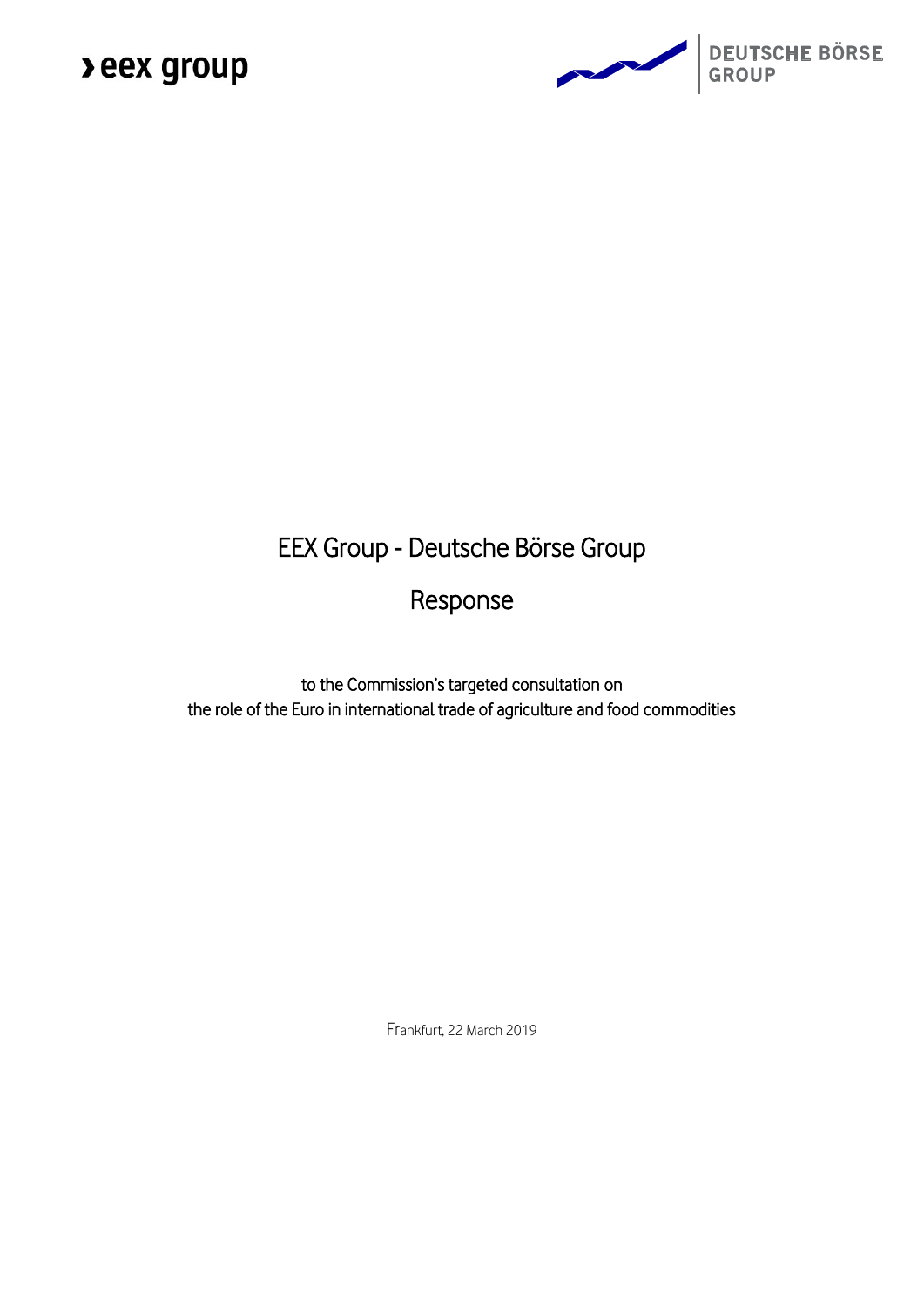### **>eex group**



### 1. Background

We welcome the Communication by the European Commission "Towards a stronger international role of the Euro" and very much appreciate the opportunity to respond to the consultations in that respect.

As a euro-area based integrated provider of financial market infrastructures, Deutsche Börse Group (DBG) covers a variety of products from agricultural and energy commodity markets to foreign exchange (FX) and their processing throughout the entire value chain from listing to clearing and settlement. In this context, DBG has followed with great interest the recent European Commission's initiative to further strengthen financial integration and to explore ways to support the role of the euro at the international level.

Increasing the international role of the single currency may be done through different paths – directly, by increasing the trust and attractiveness of the currency itself; and indirectly, by supporting products and services denominated in euro. Given the complexity and potential cross-feeds of such dynamics, we welcome the European Commission's approach to collect and gather feedback from a variety of sectors and actors to better understand the mechanisms at hand.

### 2. Introductory Remarks on the Consultation on the role of the euro in international trade of agriculture and food commodities

DBG's services i.a. include the European Energy Exchange Group (EEX Group), which is the commodity branch of the group. As EEX Group runs markets in Europe, Asia and North America, we are home to different currencies. So questions with regard to whether DBG wants to launch a new contract denominated in euro or in another currency, are part of our everyday business decisions. The EEX Group offering comprises contracts for energy, agriculture, freight, metals and environmentals, including the EU Emissions Trading Scheme. The integrated group portfolio is completed by two clearing houses which ensure the proper clearing of these transactions, one of which is located in the US, Nodal Clear, and the second of which is located in Germany and called European Commodities Clearing (ECC).

The agricultural commodity markets represent one of the largest sub-asset classes in global exchange commodity trading. Our agricultural offering comprises financially settled derivatives contracts on dairy products and processing potatoes which are offered for trading and clearing.

#### 3. Market dynamics and potential for more euro-denominated exchange products

.As mentioned above, agricultural markets represent one of the largest sub-asset classes in exchange commodity trading globally. However, most of the agricultural future markets in Europe are still facing a situation of quite low liquidity, as it takes time to develop a functioning market. In the EU, futures markets that are relatively liquid are grains, oilseed, processing potatoes and softs. As is the case for most agricultural futures markets, trading in these contracts is typically based upon physical delivery of the underlying product. However, the futures markets on European dairy products and potatoes are more recent innovations launched by EEX, respectively Eurex, and use cash settlement as convergence mechanism rather than physical delivery As the latter have existed for only a couple of years (liquid milk marked its launch in 2018), they are still in an introductory or growth phase.

From a global perspective, the majority of freely available agricultural benchmark prices (that are used as the basis of, or derived from futures contracts) are denominated in US dollar. As a result, international physical trade in these markets also tends to be priced in US dollar and once a contract is embedded in a currency, there is little potential to change this.

In Europe however, many agricultural futures contracts are denominated in euro. The EEX agricultural risk management offering currently includes futures on the underlyings European processing potatoes and dairy products, such as European butter, skimmed milk powder (SMP), whey powder and since 2018 also liquid milk. All of these contracts are denominated in euro. While this is an evident choice for agricultural goods that are generally produced and consumed locally (e.g. processing potatoes and liquid milk), it is less evident for agricultural goods that can be exported to the world market, i.e. butter, SMP and whey powder, which are also denominated in euro at EEX. In these markets EEX competes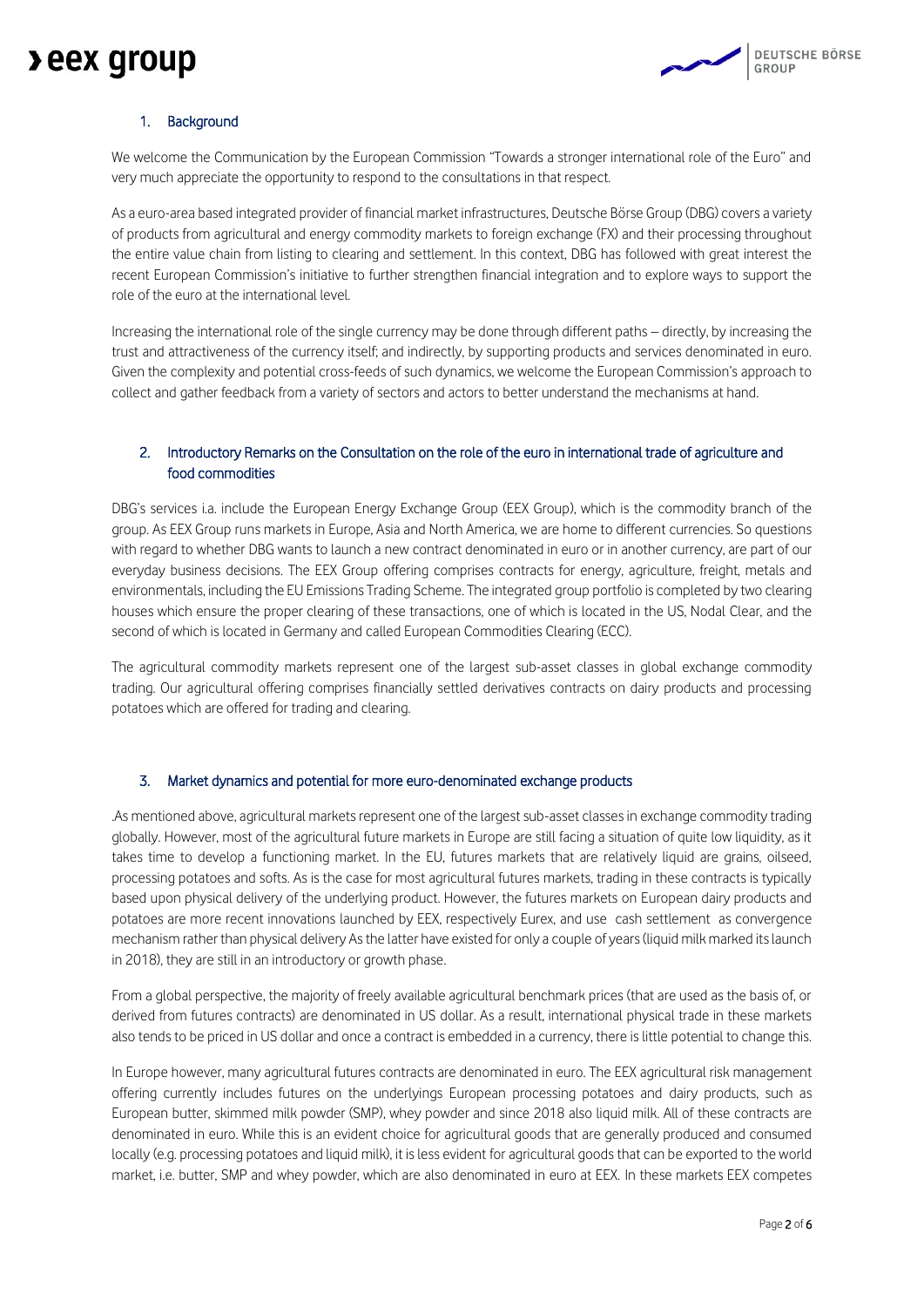## **Deex group**

with agricultural risk management markets in the US and New Zealand, which are generally denominated in US dollar and are referring with their instruments to underlyings from the respective region of the world.

It is noteworthy that, while for these dairy contracts the open interest as well as its share of production is much larger on US dairy contracts than the ones on EEX or in New Zealand , both open interest and share of production is slowly but steadily growing at EEX.

In light of the European Commission's consultation, we believe that in order to grow the amount of transactions in euro, the EU should not only support its liquid future markets which are already denominated in euro, but particularly focus attention on the new and illiquid contracts that have only just started to grow and for which the standard currency in global trade has not been embedded yet, such as those referring to European dairy products.

#### 4. Regulatory framework required to achieve the aims of this initiative

The European Communication's Communication carefully notes that "the decision to use a currency is ultimately made by market participants and there are good reasons why economic actors might wish to invest and hedge in different currencies. The objective is not to interfere in commercial freedom or limit choice, but rather to expand the choice for market participants by ensuring that the euro represents a strong and reliable alternative in all relevant ways."

While we agree with this statement, we believe that the EU can play a vital role in creating a regulatory framework that (1) promotes new contracts denominated in euro and (2) fosters the liquidity in contracts that are already denominated in euro. Here below, we outline three key areas in which the EU can play such a role for agricultural commodities.

#### 1. Promotion of risk management tools in the EU Common Agriculture Policy

First of all, DBG supports the EU's ambition to have a more market oriented Common Agriculture Policy (CAP), as laid out in the European Commission's proposals for a post-2020 Common Agricultural Policy published on 1 June 2018'. However, greater market-orientation also means that farmers will be increasingly exposed to price risk. In addition to greater market-orientation, also climate change and associated frequency and severity of extreme weather events will lead to risks of price volatility and hence a greater desire for risk management tools.

The report from the Agriculture Markets Task Force, published in 2016<sup>2</sup>, explains that there are two types of risks:

- a) Risks related to agricultural production which are caused by environmental factors and weather induced events;
- b) Risks related to agricultural market prices. These risks may inter alia be affected by inter-linkages with other commodities and financial markets and other macro-economic factors which influence dynamics on both the supply and the demand side.

The European Commission's Communication on the "Future of food and farming" from 29 November 2017<sup>3</sup> , rightly states that there is need for a robust framework to ensure appropriate risk management. The 2013 CAP reform already introduced a comprehensive set of tools helping farmers to prevent and manage risks, from direct payments and market intervention to post-crises compensations and income stabilization tools. However, as the Agriculture Market Task Force rightly points out in its report, the uptake of these tools by Member States is limited and, in addition, more focus is needed on the risk management tools offered by the private sector, such as future markets. Futures markets, such as EEX

1

<sup>1</sup> https://ec.europa.eu/info/food-farming-fisheries/key-policies/common-agricultural-policy/future-cap\_en

<sup>2</sup> https://ec.europa.eu/agriculture/sites/agriculture/files/agri-markets-task-force/improving-markets-

outcomes\_en.pdf

<sup>3</sup> https://ec.europa.eu/agriculture/sites/agriculture/files/future-ofcap/future\_of\_food\_and\_farming\_communication\_en.pdf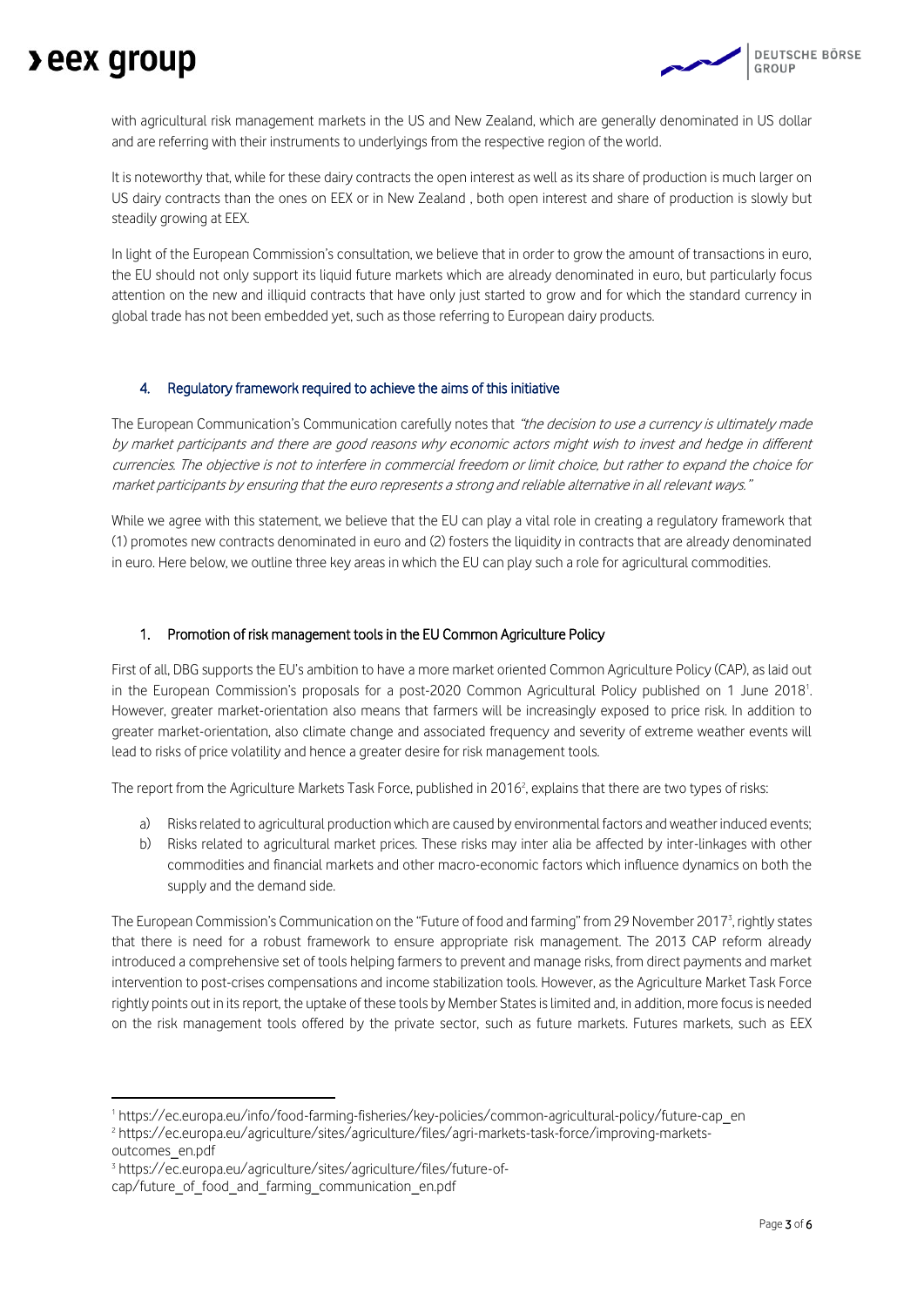## **Deex group**

1

agricultural markets, offer farmers an additional tool for risk management and carry the potential of usefully underpinning a market-oriented agricultural policy, particularly when the use of traditional public market measures is reduced.

However, there is a lack of awareness of the existence of risks and the actual need for pro-active risk management by farmers. The latter has been recognised by the Task Force's report as one of the most important reasons for limited use of futures by farmers. DBG therefore supports the European Commission's proposal to increase awareness and knowledge of risk management tools through rural development training, knowledge transfer initiatives and the inclusion in the farm advisory service. However, these measures should include risk management tools offered by the private sector, such as future markets. As been recommended by the Agriculture Markets Task Force, Member States should be encouraged to make funding available under their rural development programmes for practical training for farmers and cooperatives on how to use futures.<sup>4</sup> This will contribute to the European Commission's objective of having a stronger international role of the euro.

### 2. Make the financial regulatory framework fit for commodities

As the farming community faces limited knowledge about future markets, the same is true for the financial community and policy-makers in the field of financial regulation about commodities, and particularly about agricultural commodities.

With its entry into force. MiFID II has fundamentally changed the landscape for commodity markets in Europe. While it has been one of the objectives of the G20 Pittsburgh Summit in 2009 to better oversee and regulate commodity futures, the one-size-fits-all approach adopted in MiFID II has had a couple of adverse effects on commodity markets. The failure to sufficiently take into account the specificities of certain commodity products have particularly hampered the uptake of new and nascent markets, including EEX euro-denominated agriculture contracts. In the below, the three most important adverse effects are listed:

### a) The MiFID II position limits regime

With the entry into force of MiFID II, every commodity derivative contract in Europe has become subject to a position limit on the size of a net position that a person can hold at all times in this contract. The limits, which aim at preventing market squeezing, are set as a percentage of the deliverable supply available in the underlying physical market with regards to spot month contracts and a percentage of open interest with regards to contracts expiring in all other months. Furthermore, Article 15 of RTS 21 has introduced a specific regime for new and illiquid contracts whereby a fixed limit of 2,500 lots is set for all months in contracts not exceeding 10,000 lots of open interest. In addition, contracts between up to 20,000 lots of open interest are eligible for a higher percentage limit of up to 40% of deliverable supply in spot month and open interest in other months.

While EEX agricultural commodity derivative contracts have not yet come close to the threshold of 10,000 lots, DBG is concerned that when they do, the absolute limit of 2,500 lots will be too restrictive to allow for further development of the contracts. This is because the number of active trading firms is typically limited in a developing contract.

Particularly from the view that, as long as the underlying index is sufficiently robust, DBG does not believe that market squeezes are likely to occur/or are easy to engineer in cash settled contracts, we encourage the European Commission to review the MiFID II positions limits regime so as to ensure it does not impose a barrier on the development of new and nascent products, as intended by MiFID II. Generally, we believe that a proportionate and efficient position limits regime should concentrate on a limited number of benchmark contracts, similar to the way the U.S. has developed its position limits regime.

Moreover, there should be an accurate reflection of the underlying physical markets. For example, the position limits regime should include a liquidity provision exemption, as has been included in the ancillary activity exemption regime. A liquidity provision exemption, as outlined in Art. 2(4) of MiFID II, is particularly necessary for new contracts that need

<sup>4</sup> It goes as far as recommending that Member States should mobilise funding for designing new futures markets meeting the needs of stakeholders.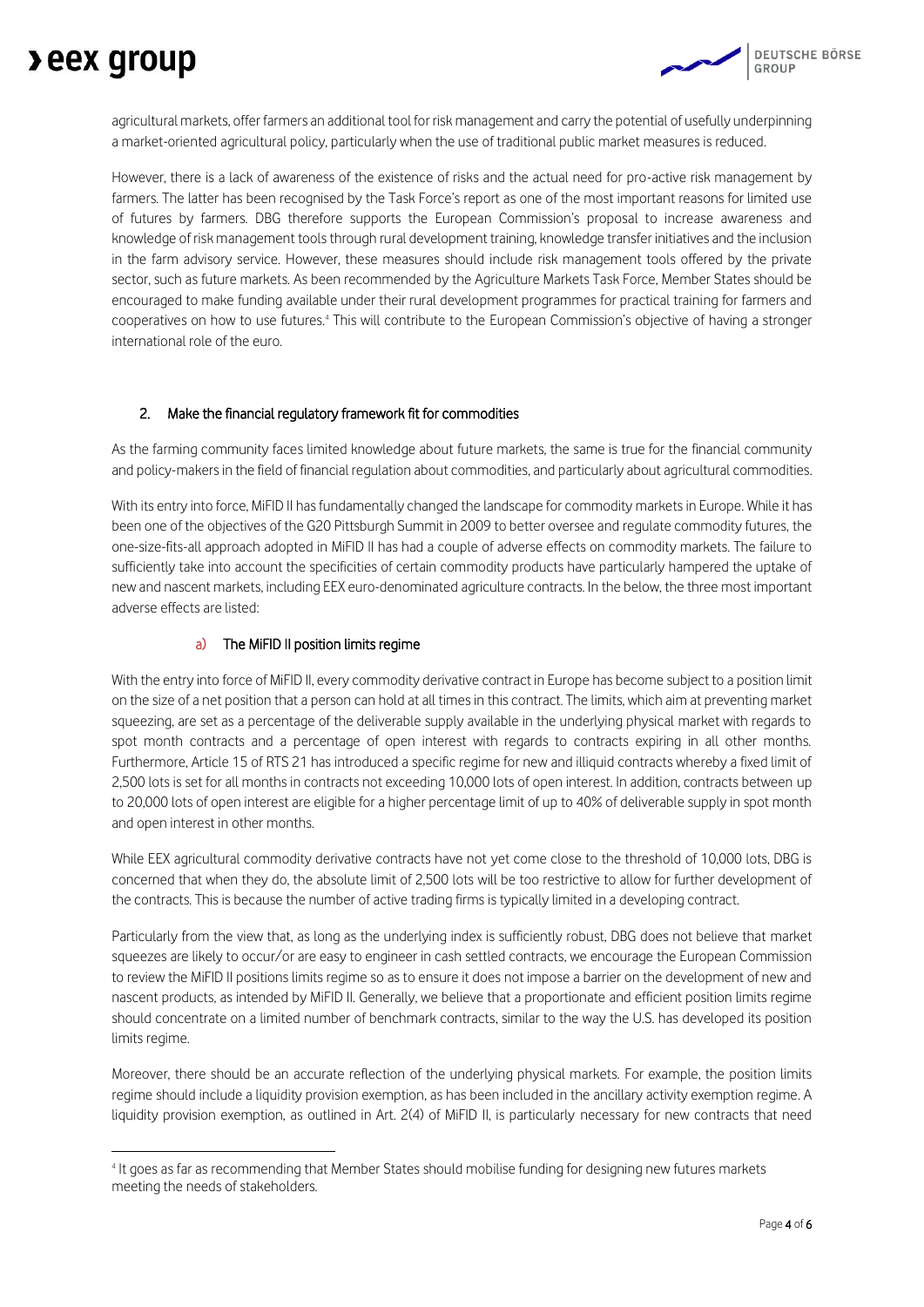# **Deex group**

financial entities to incentivise trading in the contract. Also the Agriculture Markets Task Force recognizes that commodity exchanges should be encouraged to put in place liquidity provision programmes so as to stimulate liquidity in the early days of a new futures contract.

### b) The pre-trade transparency regime

DBG and other European exchanges have long argued that the MiFIR pre-trade transparency regime in its present form is not fit for purpose for commodities. It may prevent pre-arranged trades from being submitted to exchanges, thereby limiting the ability of market participants to hedge their commercial exposures. Moreover, if market participants are no longer able to submit pre-arranged trades to exchanges, i.e. what we call "trade registration", they may be forced to move trading activity to the non-cleared OTC space. This will limit transparency and undermine the price discovery process as well as limit the possibility of physical delivery to take place under the exchange / clearing house rules, hence going against the spirit of the G20 reforms. This is because, compared with other financial instruments in Europe, almost all agricultural commodity markets are less liquid. In order to achieve execution, market participants often trade via brokers organizing transactions through a pre-arranged agreement rather than in a central order book where a satisfactory execution would be less likely.

It is important to realize that because of trade registration, more and more traders find their way to the central order book. Trade registration has been and still is essential to – as a next step - bring more volumes to the central order book. This is why we believe that the pre-trade transparency regime should be better tailored to commodities, including agricultural commodities, and allow for a more natural move to central order book trading.

### c) The hedging exemption

Both the pre-trade transparency as well as the position limits regimes include exemptions for market participants pursuing hedging activities as per Art. 8(1) of MiFIR and in Art. 57(1) of MiFID II. However, both articles limit the availability of the exemption to non-financial entities only, thereby rendering the exemption unviable to investment banks or commodity trading houses which are in many cases providing smaller commercial players, including farmers, with access to commodity derivatives markets and hence engaging in genuine hedging activities.

Therefore, the hedging exemption does not achieve the intended objective of ensuring that farmers can use regulated venues to manage their risk, and additionally worsens the problem of having an inappropriately designed pre-trade transparency regime and disproportionate position limits.

In order to strengthen the international role of the euro it is crucial that the underlying financial regulatory framework for agricultural commodity price risk management instruments trading takes into account these commodity-specific issues and creates a competitive environment for euro-denominated agricultural commodity contracts to grow liquidity.

### 3. Increase transparency on prices

In its report on "The Future of Food and Farming", the Agriculture Markets Task Force further recognizes that one of the key issues for developing future markets in agriculture is the lack of information about the physical market, in particular lack of price transparency which is necessary for cash-settled contracts.

Benchmark prices are generally derived from either futures exchanges or PRA published prices. For example, international trade in corn will often be priced basis the CME contract and international trade in raw and white sugar will often be priced basis the ICE contracts – with all of these being US dollar-denominated. In addition, the recently launched Platts Black Sea Wheat index is also US dollar-denominated and is becoming a popular benchmark for trade in the region.

To increase use of the euro in international trade, similarly, euro-denominated agricultural commodity benchmark prices should be developed within the EU. For example, the European Commission collects euro-denominated prices and other information for a wide range of agricultural commodities produced by Member States. The current turnaround time